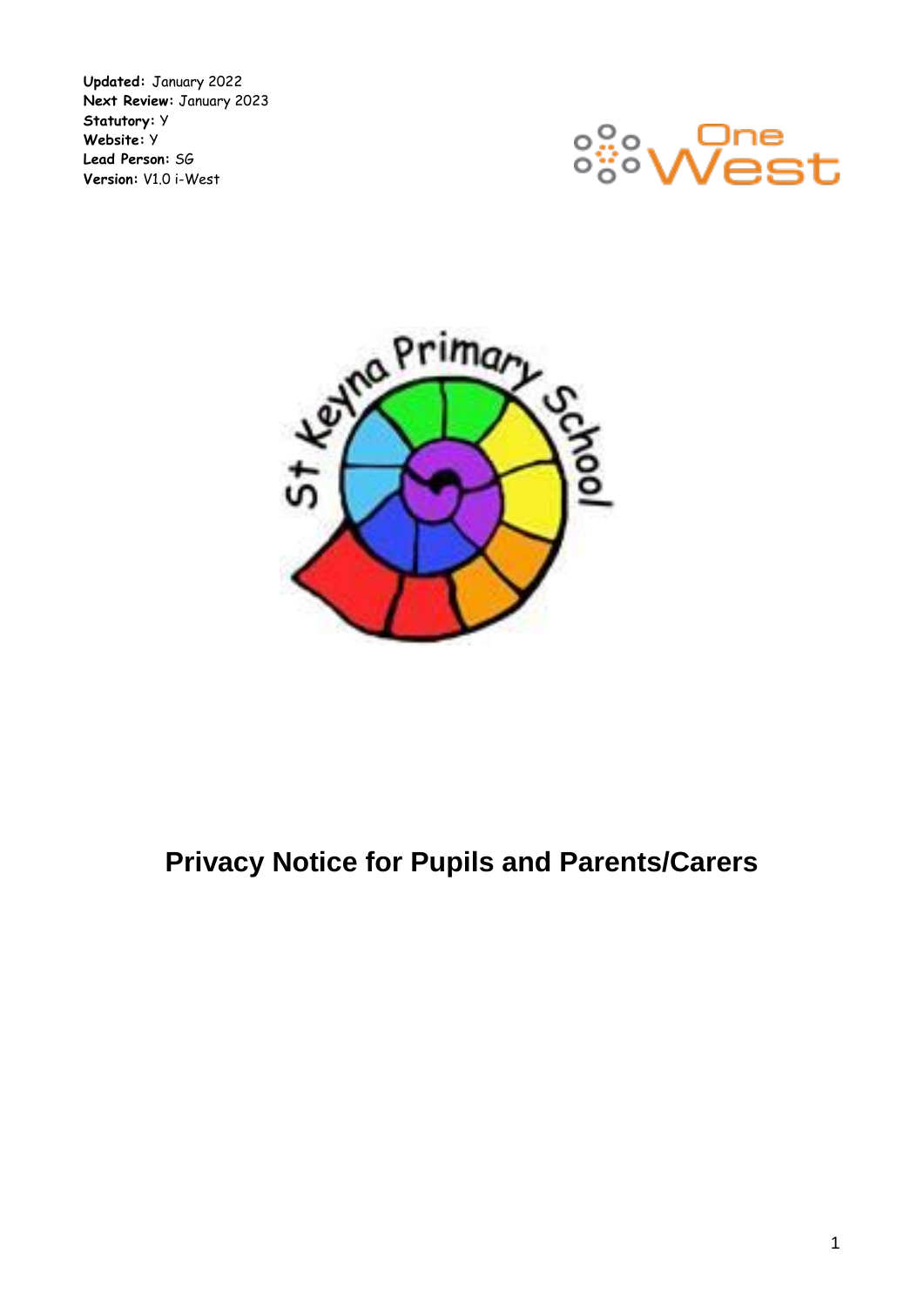

# **Contents**

<span id="page-1-0"></span>

| Our lawful reasons for processing pupil/parent/carer information (lawful bases) 3                |  |
|--------------------------------------------------------------------------------------------------|--|
|                                                                                                  |  |
|                                                                                                  |  |
| Collecting pupil/parent/carer information: Why do we collect and use your information?5          |  |
|                                                                                                  |  |
|                                                                                                  |  |
|                                                                                                  |  |
|                                                                                                  |  |
|                                                                                                  |  |
|                                                                                                  |  |
| Appendix 1: Non-exhaustive list of examples of the types of personal data which we collect about |  |
|                                                                                                  |  |
|                                                                                                  |  |
| Appendix 4: Examples of whom we may share your data with where the law permits (non -            |  |
| Appendix 5: How e share information with the Department for Education (DfE) and the              |  |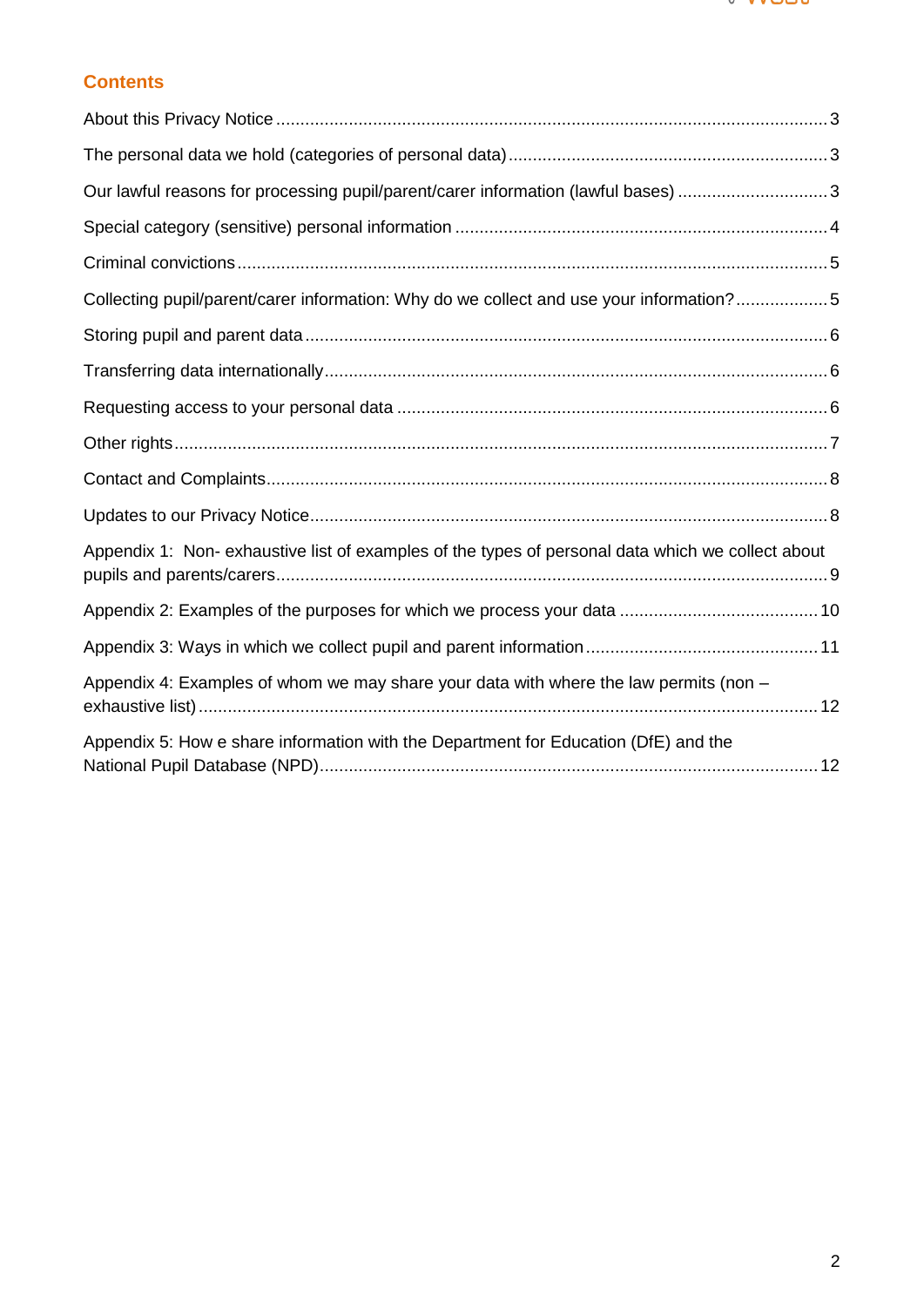

### **About this Privacy Notice**

St Keyna Primary School is a LA Maintained School and is covered by St Keyna Primary School Data Protection Policy.

Individuals have a legal right to be informed about how we use their personal information. This Privacy Notice explains how we collect, store and use personal information. It is intended for pupils and parents/carers and we encourage all to read it. We have produced a separate privacy notice for the school's workforce.

Our aim is to always provide clear information about the personal information we are using and why we are using it. We have tried to keep the language in this privacy notice as simple as possible, however if anything is unclear or if you have any concerns then please contact the Headteacher on Tel: 0117 986 3852 or Email: stkeyna\_pri@bathnes.gov.uk.

This is the school's main 'overarching' privacy notice and it applies generally to the personal information that we collect and use. It is based on the model privacy notice produced for schools by the Department for Education (DfE). Unless there is a lawful reason not to do so, we will also provide more specific privacy information at the point at which we collect or use personal information, for example if we collect personal data via an online or paper form.

Whilst much of the personal information that we collect is mandatory (i.e. it must be provided so that we can manage the school, fulfil our legal obligations and provide an education), some of it is requested on a voluntary basis. Where this is the case, we will request consent at the point we collect the information. We will explain to you whether there is a requirement to provide certain information to us, or whether you have a choice in doing so.

For the purposes of data protection law, St Keyna Primary School is the 'data controller'. **Our Data Protection Officer is One West,** contact details are provided at the end of this privacy notice.

#### <span id="page-2-0"></span>**The personal data we hold (categories of personal data)**

We process personal information to be able to run the school, to provide pupils with an education and to make sure that we can look after our pupils appropriately. We may collect information directly from pupils or parents/carers or from other places including other schools, the local council and the Department for Education (DfE). Examples of the types of personal data that we may collect, use, store and share (when appropriate) are listed at **Appendix 1.**

#### <span id="page-2-1"></span>**Our lawful reasons for processing pupil/parent/carer information (lawful bases)**

Data Protection law requires us to have a lawful reason ('lawful basis') for processing the personal data we use. These reasons are listed under Article 6 of the 'General Data Protection Regulation' (GDPR). Our lawful basis for processing will be explained at the point at which we collect personal information unless there is a lawful reason not to do so (for example where it is for the prevention or detection of crime).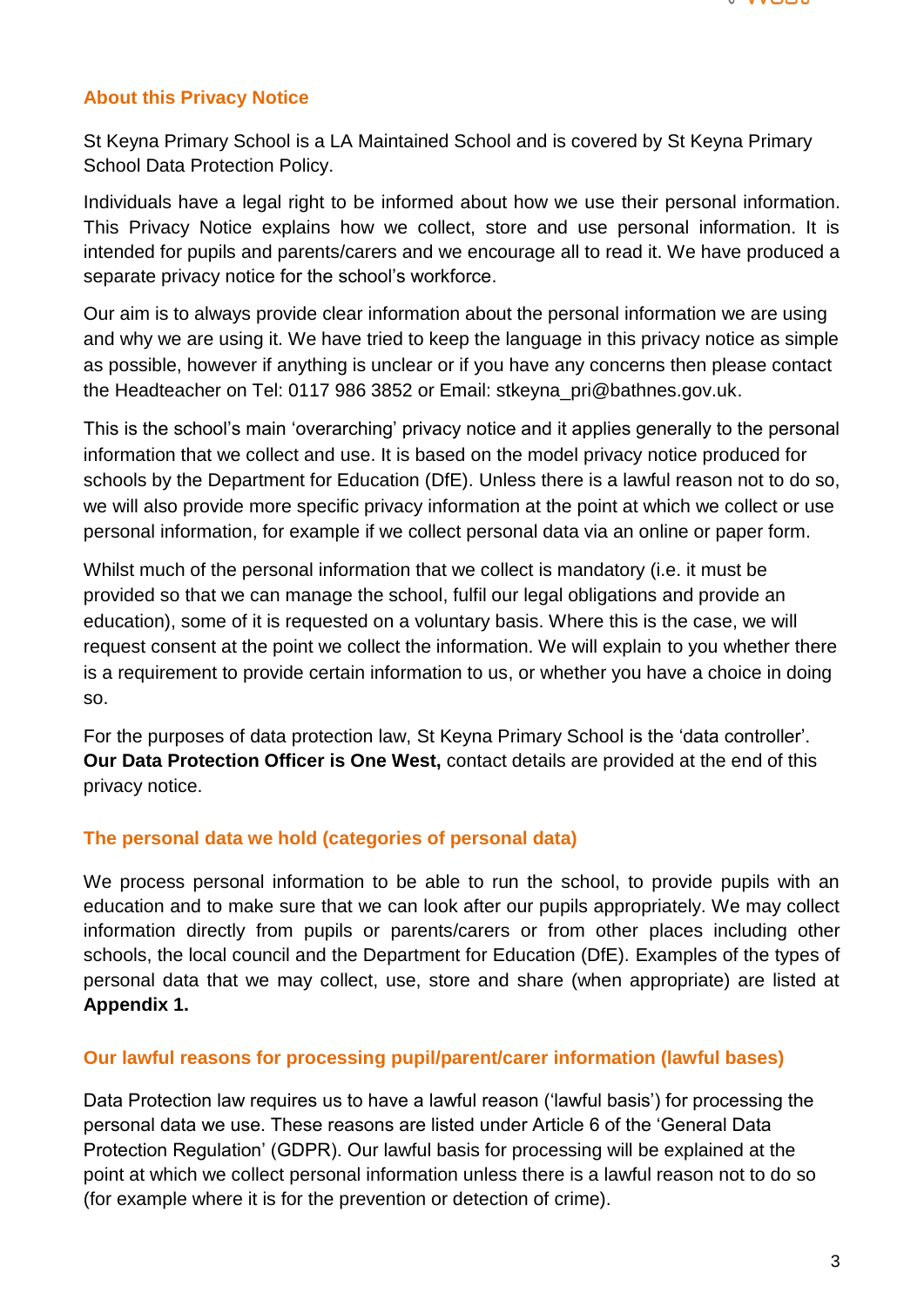

St Keyna Primary School processes a wide range of personal data for a variety of purposes, as described above. The lawful bases we rely on will therefore vary. However, generally, the lawful bases we mainly use in relation to pupils and parents/carers are:

- **We need to comply with the law (we have a legal obligation):** For example we collect and use pupil information under legal and statutory obligations within the Education Act 1996, The Children Act 2004; Education and Inspections Act 2006; Education Act 2011; the Family and Children Act 2014 and Keeping Children Safe in Education (KCSIE).
- **We need to carry out a task in the public interest:** For example, the collection and use of pupil information is necessary for us to perform our role as a school and to deliver our public task of providing education to our pupils.
- **You have given us your consent** for example a photo of you for promotional purposes or our website.
	- **We need to protect your vital interests (or someone else's interests).** This relates to life and death situations**.**
- **It is in ours or a third party's legitimate business interests to process the data**. Where this is the case, we will ensure that we have considered whether our legitimate interests are overridden by your rights and freedoms as the pupil or parent.

Where you have provided us with consent to use your data, you may withdraw this consent at any time. We will make this clear when requesting your consent and explain how you go about withdrawing consent if you wish to do so. We will then cease this aspect of processing.

Some of the reasons that we use for collecting and using information may overlap and there may be several grounds allowing us to use personal data. There are also other lawful bases that may apply, and this will be made clear wherever possible.

Our lawful basis for processing will be explained at the point at which we collect personal information unless there is a lawful reason not to do so (for example where it is for the prevention or detection of crime).

## <span id="page-3-0"></span>**Special category (sensitive) personal information**

We may also collect, store, and use information about you that falls into "special categories" of more sensitive personal data which has extra protection in law and requires us to identify a condition for processing under Article 9 of the GDPR.

Special category data is personal data revealing:

- racial or ethnic origin
- religious or philosophical beliefs
- genetic data
- data concerning health; or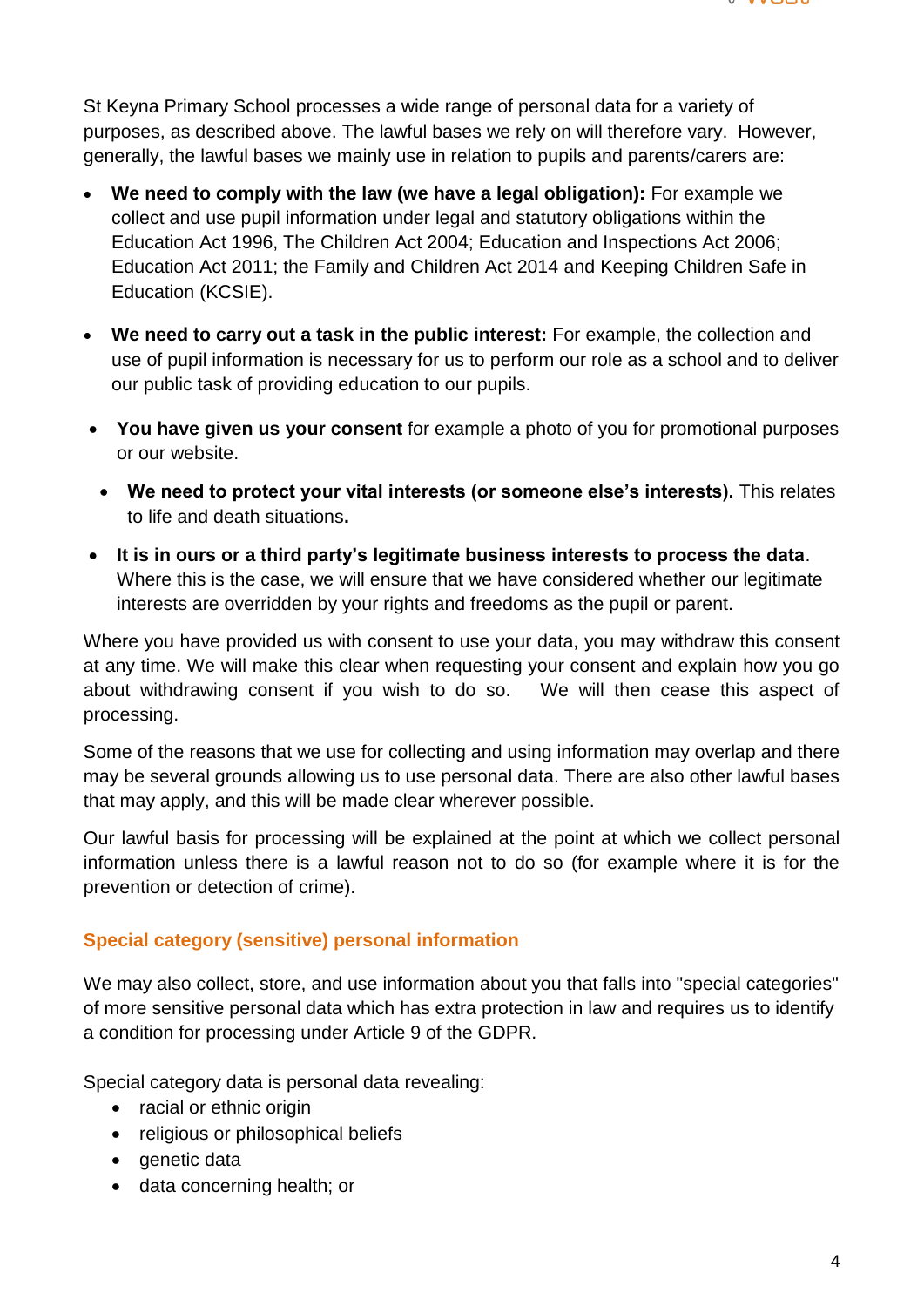

The Article 9 grounds which we may rely on to process special category data include:

- Legal obligation
- Substantial public interest including:
	- o Statutory and government purposes
	- o Equality of opportunity or treatment
	- o Preventing and detecting unlawful acts
	- o Preventing fraud
	- o Public Health
	- o Safeguarding
- Support for individuals with a particular disability or medical condition
- To maintain your vital interests

Please refer to our special category of data policy which forms part of our data protection policy for further information.

## <span id="page-4-0"></span>**Criminal convictions**

We may process data about criminal convictions or offences. This will usually be where such processing is necessary to carry out our obligations, to exercise our rights, to look after our students and staff or to support the police and other relevant agencies.

We will only use information about criminal convictions or offences where the law allows us to. Usually this will either be either on the basis of our legal obligations in relation to safeguarding, preventing fraud, health and safety or with your consent. We also need to identify the relevant condition for the processing, this will usually be substantial public interest.

### <span id="page-4-1"></span>**Collecting pupil/parent/carer information: Why do we collect and use your information?**

The reasons that we collect and use personal information enable us to provide our pupils with an education and to help us run the school. Please refer to **Appendix 2** for examples.

We collect and use information about you in a variety of way including through the school application and admissions process, from correspondence with you and through assessing pupils' educational progress. The ways in which we collect information about you may also include methods as outlined at **Appendix 3**.

We may also collect information about you from third parties such as information from other schools or other third parties engaging with you outside the school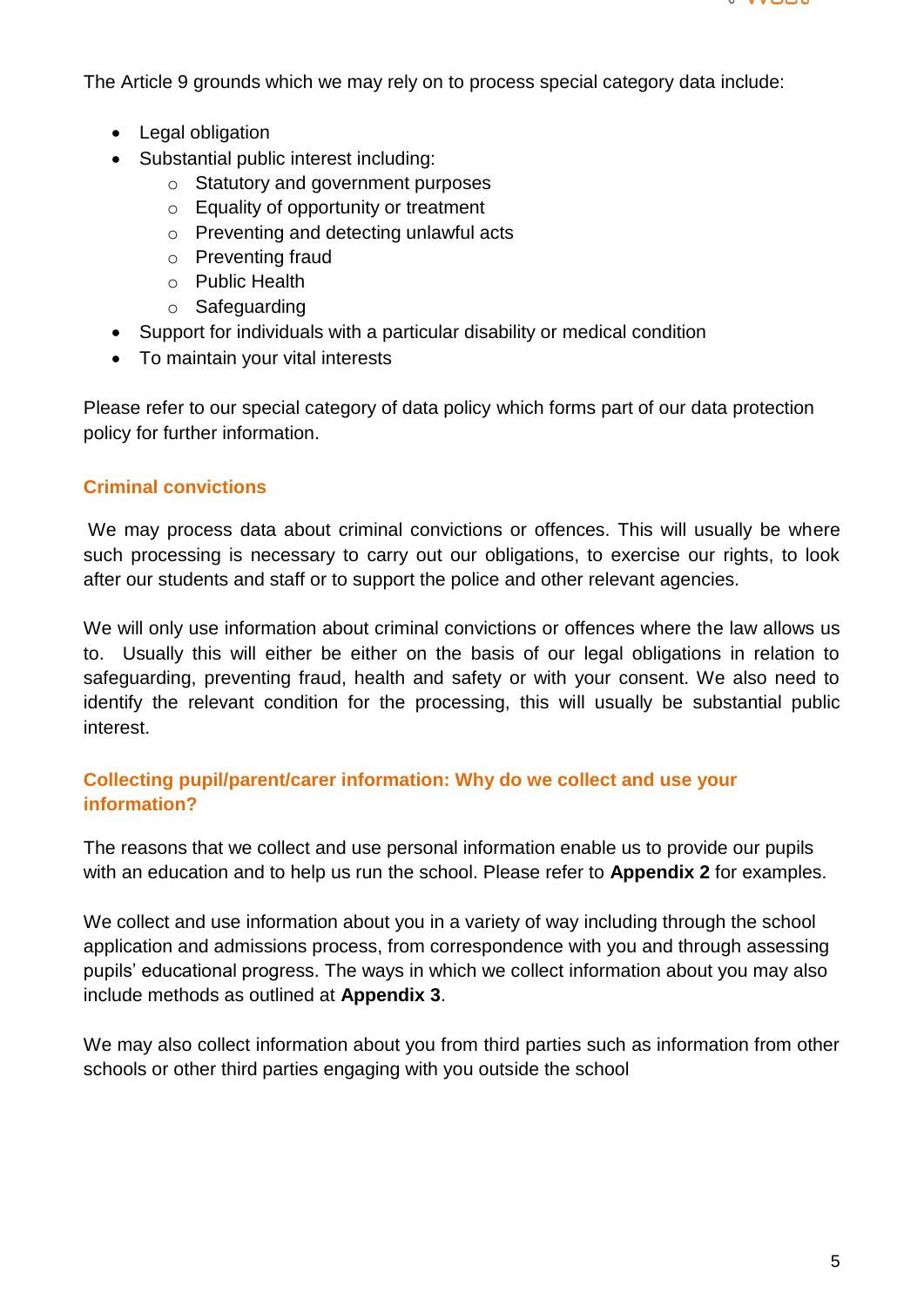

#### **Whom we share pupil information with**

Information about pupils and parents/carers will not be shared with any third party without consent, unless the law allows us to do so. Where it is legally required or necessary (and it complies with data protection law) personal information may be shared with the relevant local authority to meet our legal obligations to share information such as safeguarding concerns or with the Department for Education (DfE). To find out more about the data collection requirements that are placed upon us by the DfE including the data that we share with them go to: [https://www.gov.uk/education/data-collection-and-censuses-for-schools.](https://www.gov.uk/education/data-collection-and-censuses-for-schools)

Further examples of with whom we share data are listed at **Appendix 4**. Examples of how we share data with the Department for Education can be seen in **Appendix 5**.

#### <span id="page-5-0"></span>**Storing pupil and parent/carer data**

Personal data is stored in line with our data protection policy in a range of different places including within pupils' files and our IT systems including the school's email system.

The information that we create and maintain is kept secure. Once a pupil's education with us has ended, we may retain such information beyond their attendance at the school as deemed necessary and in line with our retention policies. A copy of the Retention Schedule can be obtained by contacting the School Office Tel: 0117 986 3852 or email: stkeyna\_pri@bathnes.gov.uk.

#### <span id="page-5-1"></span>**Transferring data internationally**

Where we transfer personal data to a country or territory outside the UK and European Economic Area, we will do so in accordance with data protection law and ensure that we have sufficient safeguards in place.

#### <span id="page-5-2"></span>**Requesting access to your personal data**

Individuals have the right to request access to information about them that we hold. This is known as making a 'Subject Access Request' (SAR). If you make a subject access request, and if we hold information about you, we will:

- Give you a description of it
- Tell you why we are holding and processing it, and how long we will keep it for
- Explain where we got it from, if not from you
- Tell you who it has been, or will be, shared with
- Let you know whether any automated decision-making is being applied to the data, and any consequences of this
- Give you a copy of the information in an intelligible form within a month, unless an extension is necessary on the ground of the complexity of the request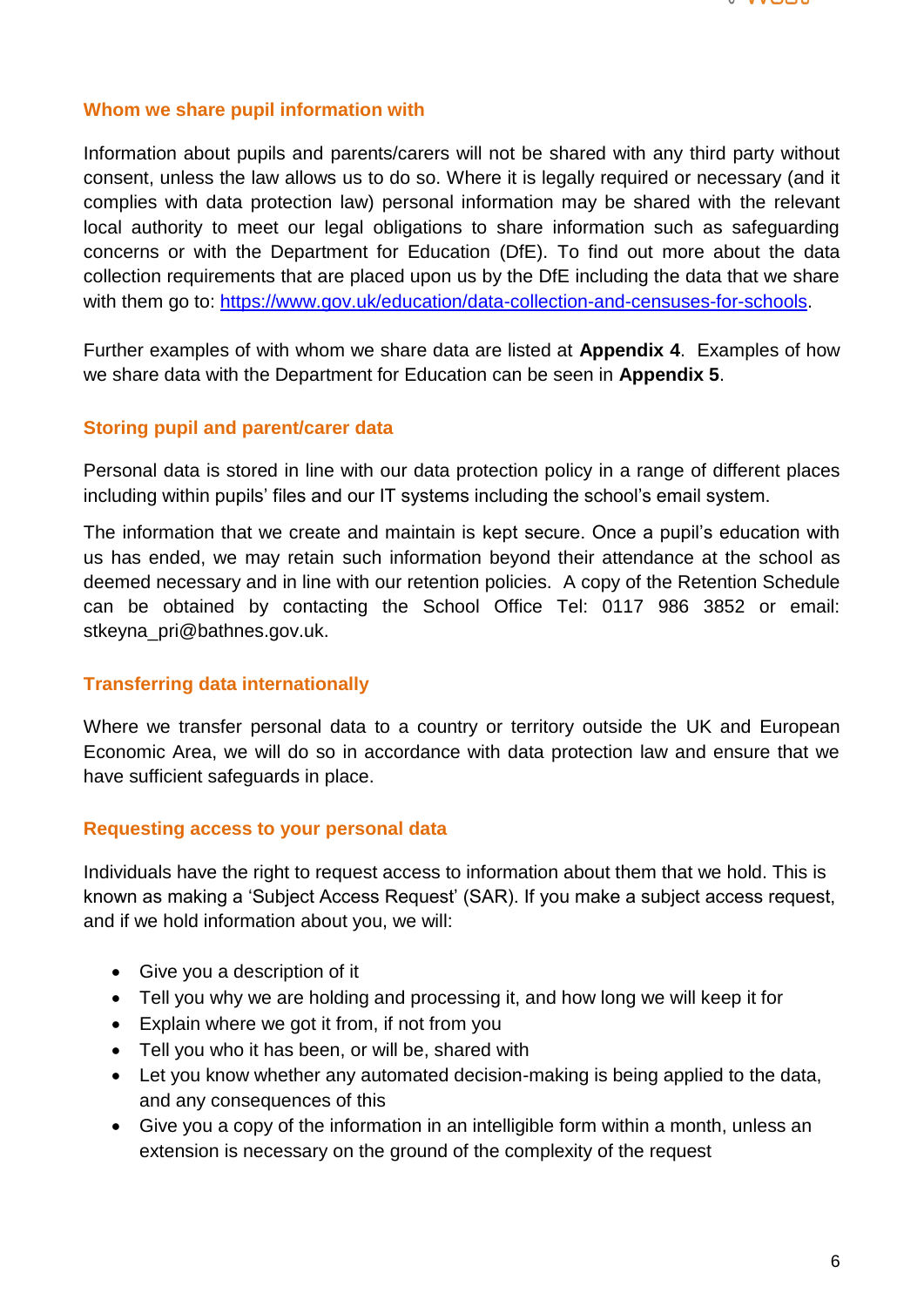

You may also have the right for your personal information to be transmitted electronically to another organisation in certain circumstances. If you would like to make a request, please contact the School Office Tel: 0117 986 3852 or email: stkeyna\_pri@bathnes.gov.uk.

Children have the same rights as adults over their personal data and the school will assess each request on its own merits.

Those with parental responsibility can make a request with respect to their child's data where the child is not considered mature enough to understand their rights over their own data (a benchmark may be under the age of 12 however this will be judged by the school on a case by case basis), or where the child has provided consent and it is considered to be in the best interests of the child. Parent/carers also have the right to make a subject access request with respect to the personal data the school holds about themselves. If you would like to make a request please contact the Headteacher on Tel: 0117 986 3852 or Email: stkeyna\_pri@bathnes.gov.uk

*Parent/Carers also have an independent legal right to access to their child's educational record. To exercise this right, please contact the Headteacher on Tel: 0117 986 3852 or Email: stkeyna\_pri@bathnes.gov.uk.*

#### <span id="page-6-0"></span>**Other rights**

Under data protection law, individuals have certain rights regarding how their personal data is used and kept safe. You have the right to:

- To request to have personal data rectified, if you believe that it is inaccurate or incomplete.
- To request the deletion or removal of personal data where there is no compelling reason for its continued processing.
- To restrict our processing of personal data (i.e. permitting its storage but no further processing) under certain circumstances.
- To object to processing if we are processing your information as part of our public tasks, or on the basis of our legitimate business interests, in which case we will consider your objection, and balance this against our need to process the information.
- To object to direct marketing (including profiling) and processing for the purposes of scientific/historical research and statistics.
- To withdraw your consent to processing
- To have personal information, which you have provided, transmitted electronically to another organisation in certain circumstances.
- Not to be subject to decisions based purely on automated processing where it produces a legal or similarly significant effect - unless you have agreed or in other limited circumstances.
- A right to seek redress, either through the ICO, or through the courts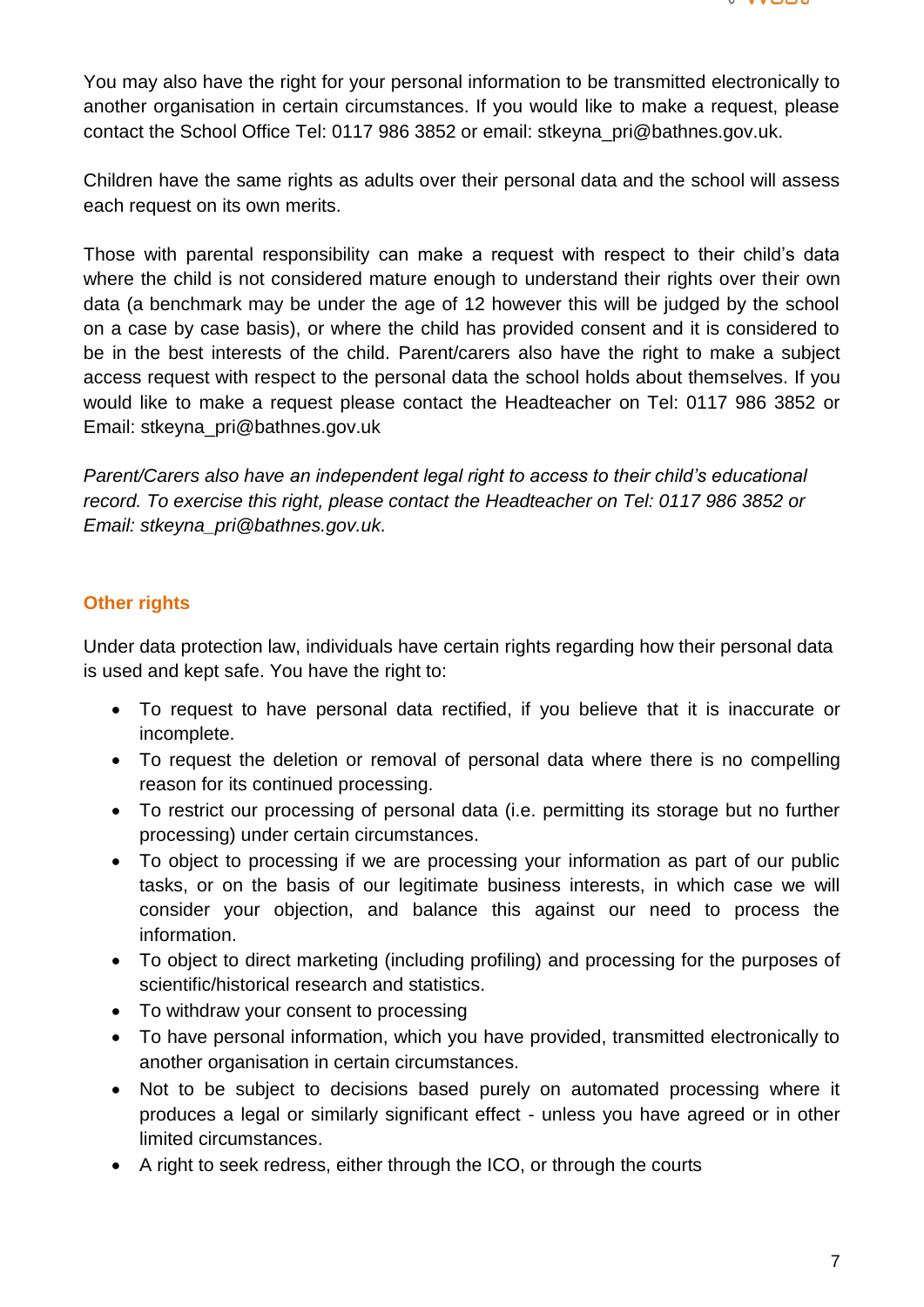

### <span id="page-7-0"></span>**Contact and Complaints**

If you have any questions, concerns or would like more information about anything mentioned in this privacy notice, please either contact the Headteacher Tel: 0117 986 3852 or email: stkeyna\_pri@bathnes.gov.uk.

We take any complaints about our collection and use of personal information very seriously.

If you think that our collection or use of personal information is unfair, misleading or inappropriate, or have any other concern about our data processing, please contact Headteacher Tel: 0117 986 3852 or email: stkeyna\_pri@bathnes.gov.uk or our Data Protection Officer One West,

Email: i-west@bathnes.gov.uk 01225 395959

You can also complain to the ICO if you are unhappy with how we have used your data, but they would generally expect you to have raised the issue with us first.

The ICO's address:

Information Commissioner's Office Wycliffe House Water Lane Wilmslow **Cheshire** SK9 5AF

Helpline number: 0303 123 1113

ICO website: [https://www.ico.org.uk](https://www.ico.org.uk/)

#### <span id="page-7-1"></span>**Updates to our Privacy Notice**

<span id="page-7-2"></span>We may need to update this Privacy notice periodically. This version was last updated on 28/01/2022.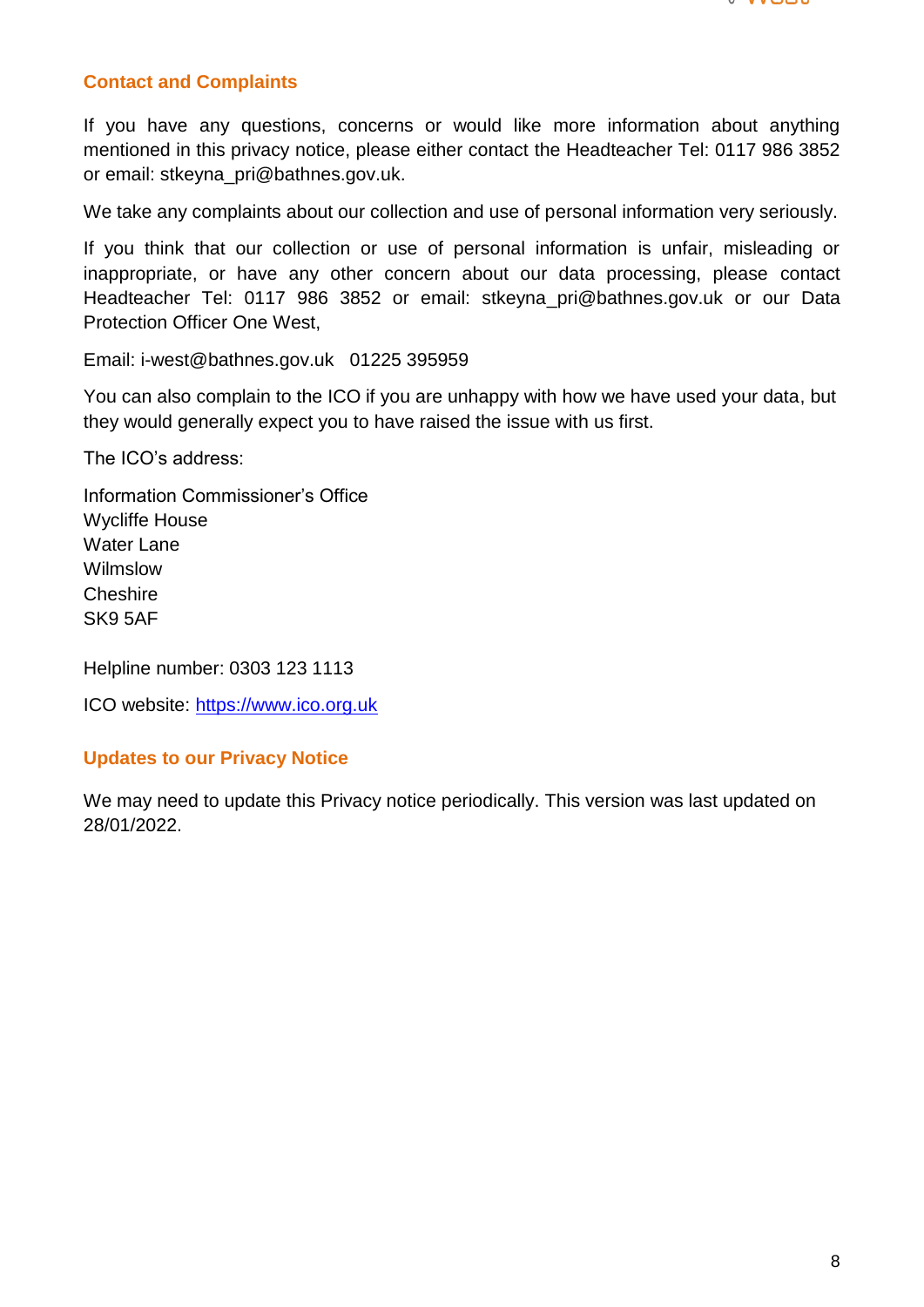

# **Appendix 1: Non- exhaustive list of examples of the types of personal data which we collect about pupils and parent/carers**

- Personal identifiers and contacts (such as name, unique pupil number, contact details and address).
- Characteristics (such as ethnicity, language, and free school meal eligibility).
- Safeguarding information (such as court orders and professional involvement).
- Special educational needs (including the needs and ranking).
- Medical conditions (such as doctor information, child health, dental health, allergies, medication and dietary requirements).
- Attendance record (such as sessions attended, number of absences, absence reasons and any previous schools attended).
- Test results, assessment and attainment (such as key stage 1 and 2 and phonics results and any other relevant results).
- Behavioural information (such as exclusions and any relevant alternative provision put in place).
- Photographs

<span id="page-8-0"></span>This list is not exhaustive. To access further details of the categories of personal information we process, please contact the Headteacher, Tel: 0117 986 3852 or email: stkeyna\_pri@bathnes.gov.uk.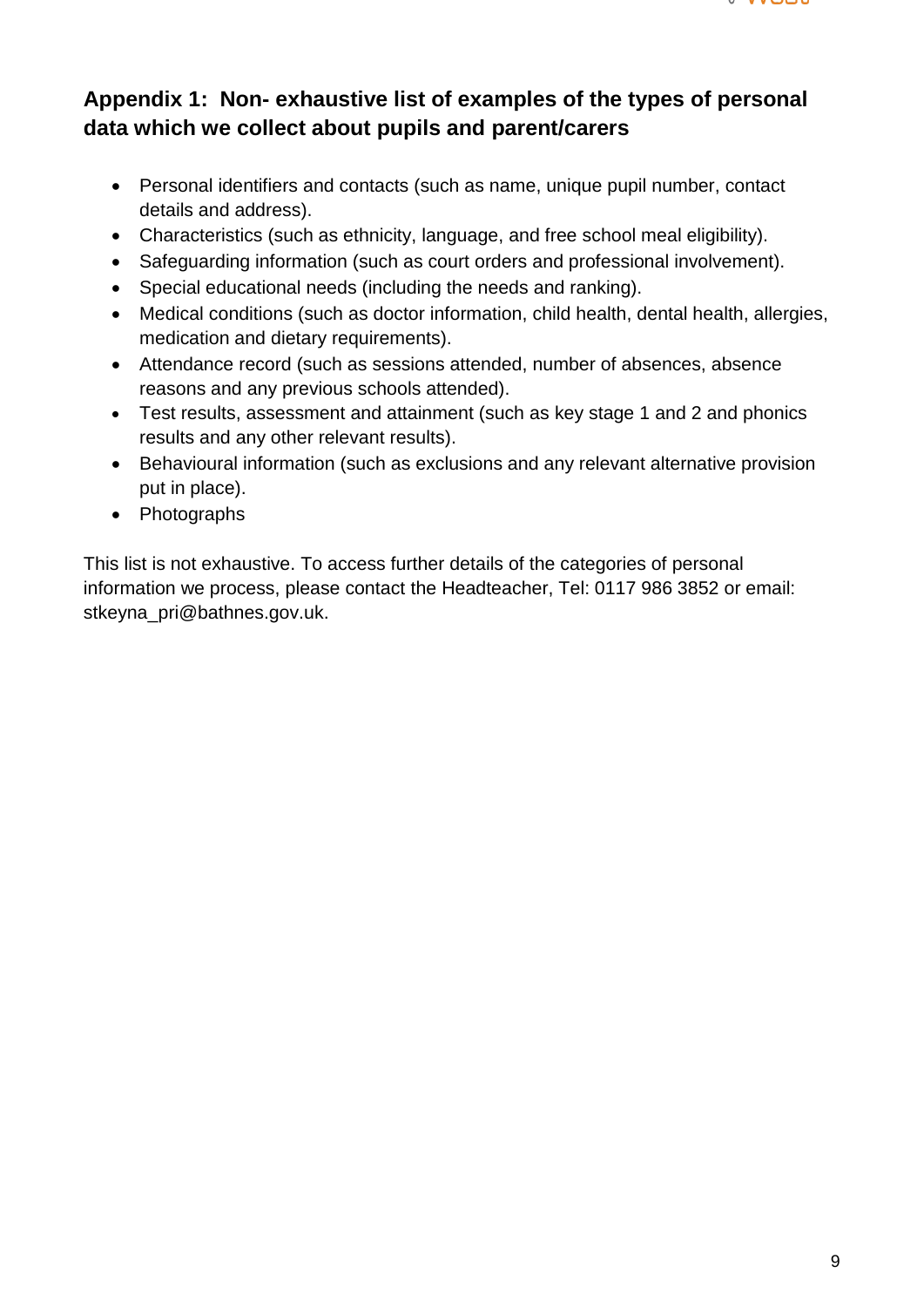

# **Appendix 2: Examples of the purposes for which we process your data**

- To support pupil learning and deliver remote learning
- To monitor and report on pupil progress and check whether any extra help is needed.
- To look after pupil wellbeing.
- To keep track of how well we're performing and assess the quality of our services.
- To keep children safe (e.g. food allergies, or emergency contact details).
- To meet the statutory duties placed upon us e.g. for official data collections.
- To promote the school e.g. through our website, prospectuses and press releases.
- We may be required to share information about our pupils with the local authority to ensure that they can conduct their statutory duties under the Schools Admission Code, including conducting Fair Access Panels.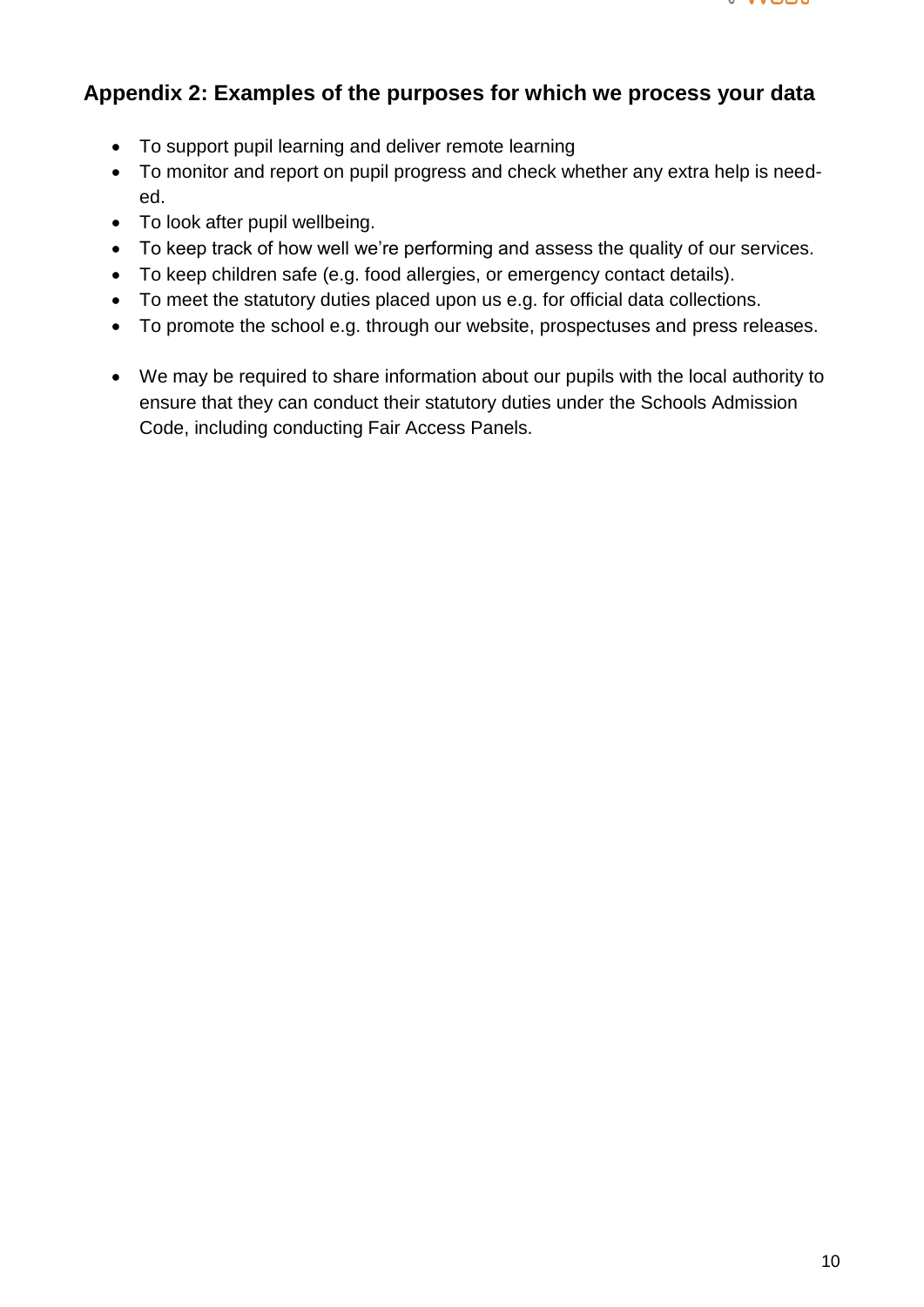

# <span id="page-10-0"></span>**Appendix 3: Ways in which we collect pupil and parent/carer information**

We collect and use information about you in a variety of ways including through the school application and admissions process, from correspondence with you and through assessing pupils' educational progress. The ways in which we collect information about you may also include:

- Registration forms at the start of the school year.
- In-year transfer forms.
- Common Transfer File (CTF) or secure file transfer from previous school.
- Data collection Forms.
- Early years funding forms.
- Parental agreements.
- Extended schools forms.
- Free school meal application forms.
- Dietary information provided by parents/carers.
- Medical information provided by parents/carers and practioners/outside agencies.

This list is not exhaustive. To access further details of the categories of personal information we process, please contact the Headteacher, Tel: 0117 986 3852 or email: stkeyna\_pri@bathnes.gov.uk.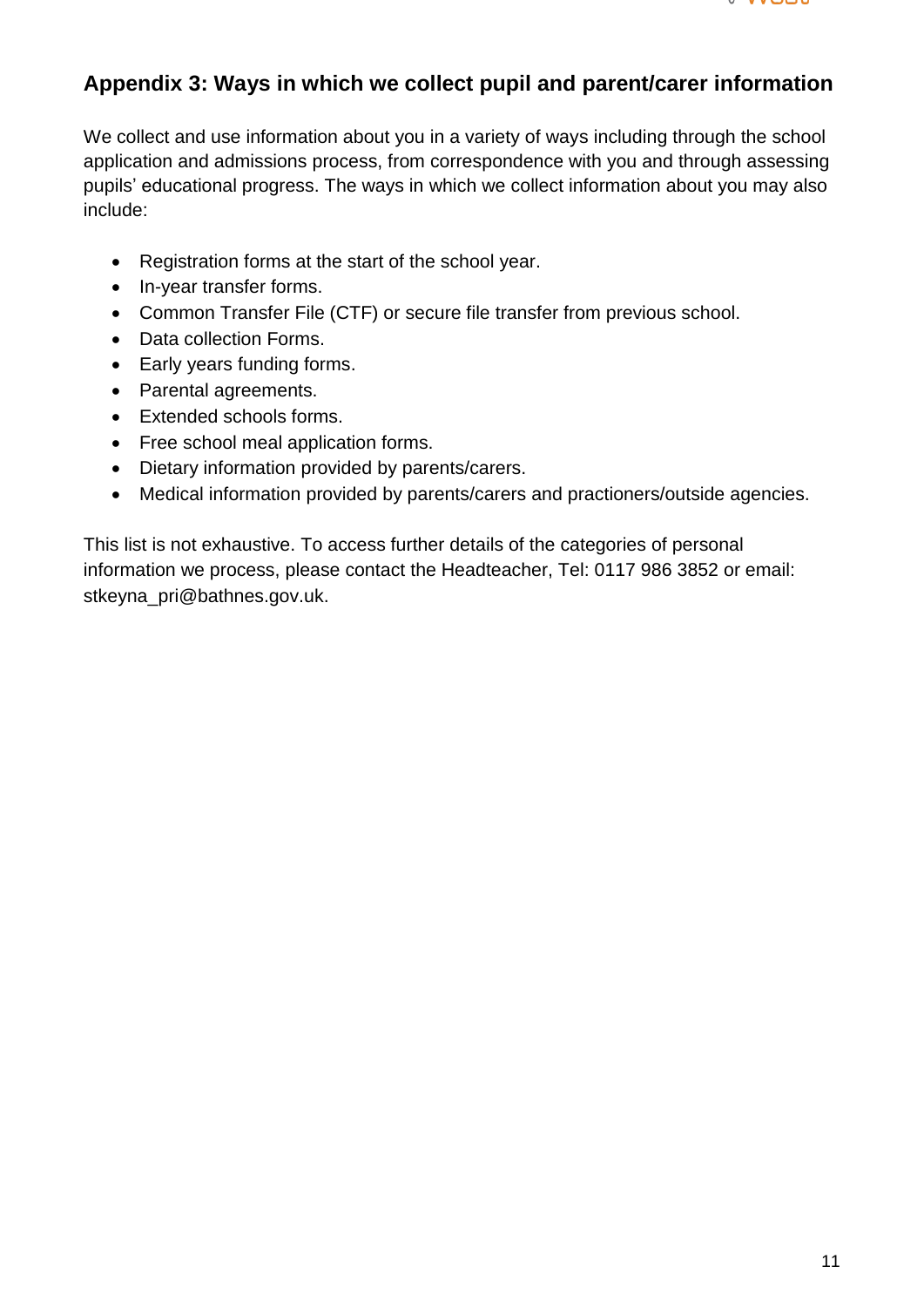

# <span id="page-11-0"></span>**Appendix 4: Examples of whom we may share your data with where the law permits (non – exhaustive list)**

- The Local Authority (Bath & North East Somerset Council).
- Schools that students attend after leaving St Keyna Primary School.
- The Department for Education (DfE).
- The National Health Service to support student safety and vaccination programs.
- The pupil's family and representatives.
- Educators and examining bodies.
- The schools' inspector
- Suppliers and service providers so that they can provide a contracted service such as careers and Physical Education provision.
- Central and local government.
- Auditors.
- Survey and research organisations.
- Security organisations.
- Health and social welfare organisations.
- Professional advisers and consultants.
- Counsellors/Educational Psychologists as and when appropriate.
- Charities and voluntary organisations.
- Police forces, courts, tribunals.
- Professional bodies.
- Our data protection officer on occasion, eg to support a subject access request
- Occasionally with school governors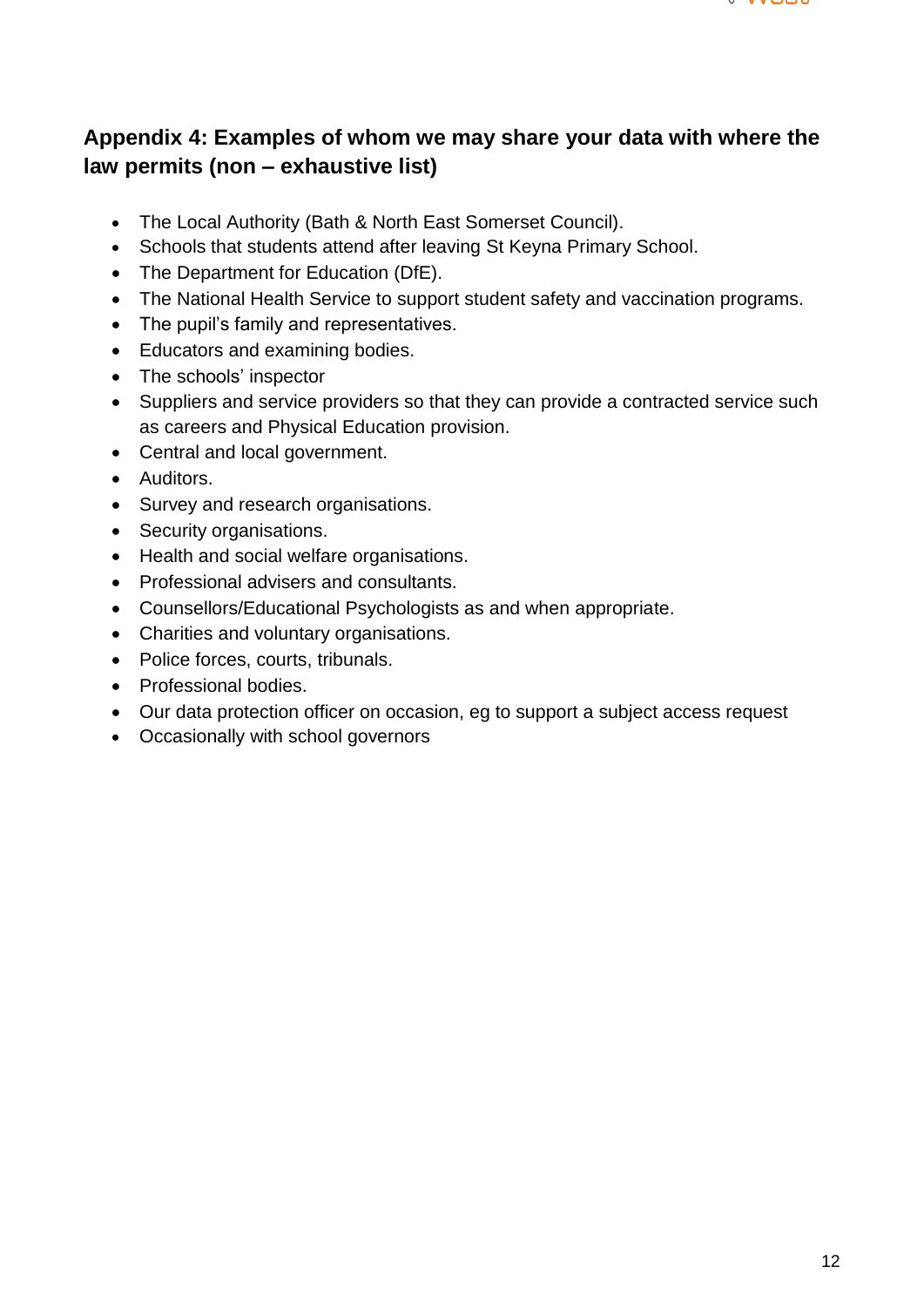

# **Appendix 5: How we share information with the Department for Education (DfE) and the National Pupil Database (NPD)**

St Keyna Primary School is required to provide information about pupils to the DfE as part of statutory data collections such as the school census.

Some of this information is then stored in the National Pupil Database (NPD), which is owned and managed by the DfE and provides evidence on school performance to inform research.

The database is held electronically so it can be turned into statistics. The information is securely collected from a range of sources including schools, local authorities and exam boards.

The DfE may share information from the NPD with other organisations which promote children's education or wellbeing in England. Such organisations must agree to strict terms and conditions about how they will use the data.

### **Sharing by the DfE:**

The law allows the DfE to share pupils' personal data with certain third parties, including:

- Schools and local authorities.
- Researchers.
- Organisations connected with promoting the education or wellbeing of children in England other government departments and agencies.
- Organisations fighting or identifying crime.

#### **We lawfully share pupil data with the DfE through data collections which is used to**

- underpin school funding, which is calculated based upon the numbers of children and their characteristics in each school.
- inform 'short term' education policy monitoring and school accountability and intervention (for example, school GCSE results or Pupil Progress measures).
- support 'longer term' research and monitoring of educational policy (for example how certain subject choices go on to affect education or earnings beyond school)

For more information about the DfE's NPD data sharing process, please visit: https://www.gov.uk/data-protection-how-we-collect-and-share-research-dataTo find out more about the data collection requirements placed on us by the DfE via the school census please visit: [https://www.gov.uk/education/data-collection-and-censuses-for](https://www.gov.uk/education/data-collection-and-censuses-for-schools)[schools](https://www.gov.uk/education/data-collection-and-censuses-for-schools)